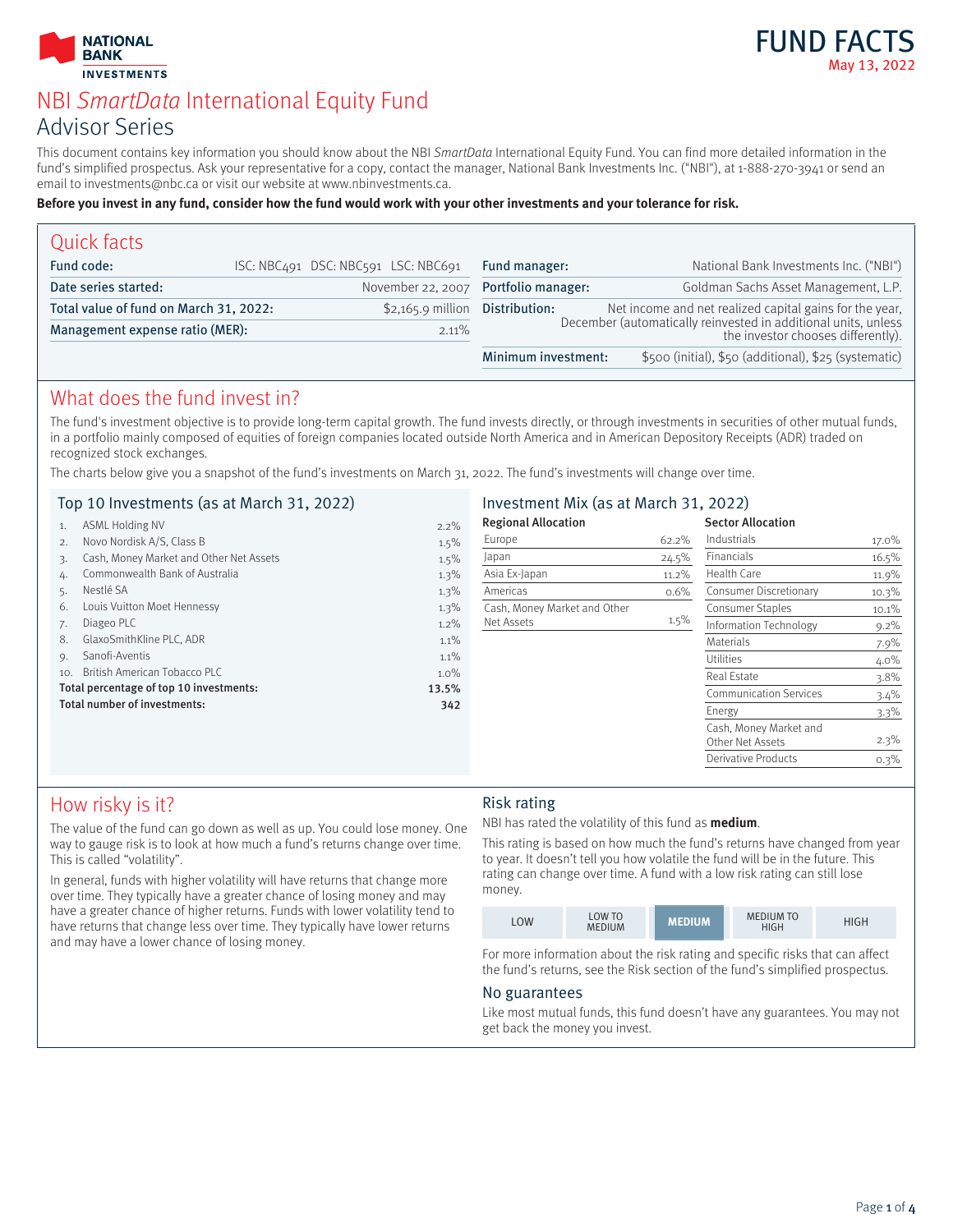

### How has the fund performed?

This section tells you how Advisor Series units of the fund have performed over the past 10 years. Returns are after expenses have been deducted. These expenses reduce the funds' returns.

#### Year-by-year returns

This chart shows how Advisor Series units of the fund performed in each of the past 10 years. The fund dropped in value in 2 of the 10 years. The range of returns and change from year to year can help you assess how risky the fund has been in the past. It does not tell you how the fund will perform in the future.



#### Best and worst 3-month returns

This table shows the best and worst returns for Advisor Series units of the fund in a 3-month period over the past 10 years. The best and worst 3-month returns could be higher or lower in the future. Consider how much of a loss you could afford to take in a short period of time.

|                    | <b>Return</b> | 3 months ending | If you invested \$1,000 at the beginning of the period |
|--------------------|---------------|-----------------|--------------------------------------------------------|
| <b>Best Return</b> | $13.4\%$      | March 31, 2015  | Your investment would rise to \$1,134.                 |
| Worst return       | $-18.0\%$     | March 31, 2020  | Your investment would drop to \$820.                   |

#### Average return

The annual compounded return of Advisor Series units of the fund was 6.19% over the past 10 years. If you had invested \$1,000 in this series 10 years ago, your investment would now be worth \$1,824.

| Who is this fund for?                                                                                                                                                            | A word about tax                                                                                                                                                                                                                                                                                                                                                                                                                                                                             |  |
|----------------------------------------------------------------------------------------------------------------------------------------------------------------------------------|----------------------------------------------------------------------------------------------------------------------------------------------------------------------------------------------------------------------------------------------------------------------------------------------------------------------------------------------------------------------------------------------------------------------------------------------------------------------------------------------|--|
| Investors who:<br>• are looking to invest for the long term (at least five years);<br>• are looking to diversify their investments through exposure to<br>international markets. | In general, you'll have to pay income tax on any money you make on a<br>fund. How much you pay depends on the tax laws where you live and<br>whether or not you hold the fund in a registered plan, such as a Registered<br>Retirement Savings Plan (RRSP) or a Tax-Free Savings Account (TFSA).<br>Keep in mind that if you hold your fund in a non-registered account, fund<br>distributions are included in your taxable income, whether you get them in<br>cash or have them reinvested. |  |
| Don't buy this fund if you need a steady source of income from<br>your investment.                                                                                               |                                                                                                                                                                                                                                                                                                                                                                                                                                                                                              |  |

### How much does it cost?

The following tables show the fees and expenses you could pay to buy, own and sell Advisor Series units of the fund. The fees and expenses – including any commissions – can vary among series of the fund and among funds. Higher commissions can influence representatives to recommend one investment over another. Ask about other funds and investments that may be suitable for you at a lower cost.

### 1. Sales Charges

Only the initial sales charge option is now offered. The purchase options with deferred sales charge or low load sales charge are no longer offered except in case of switches described in the simplified prospectus. For current unitholders, the deferred charges remain payable upon redemption in accordance with the terms and conditions set out at the time of the purchase.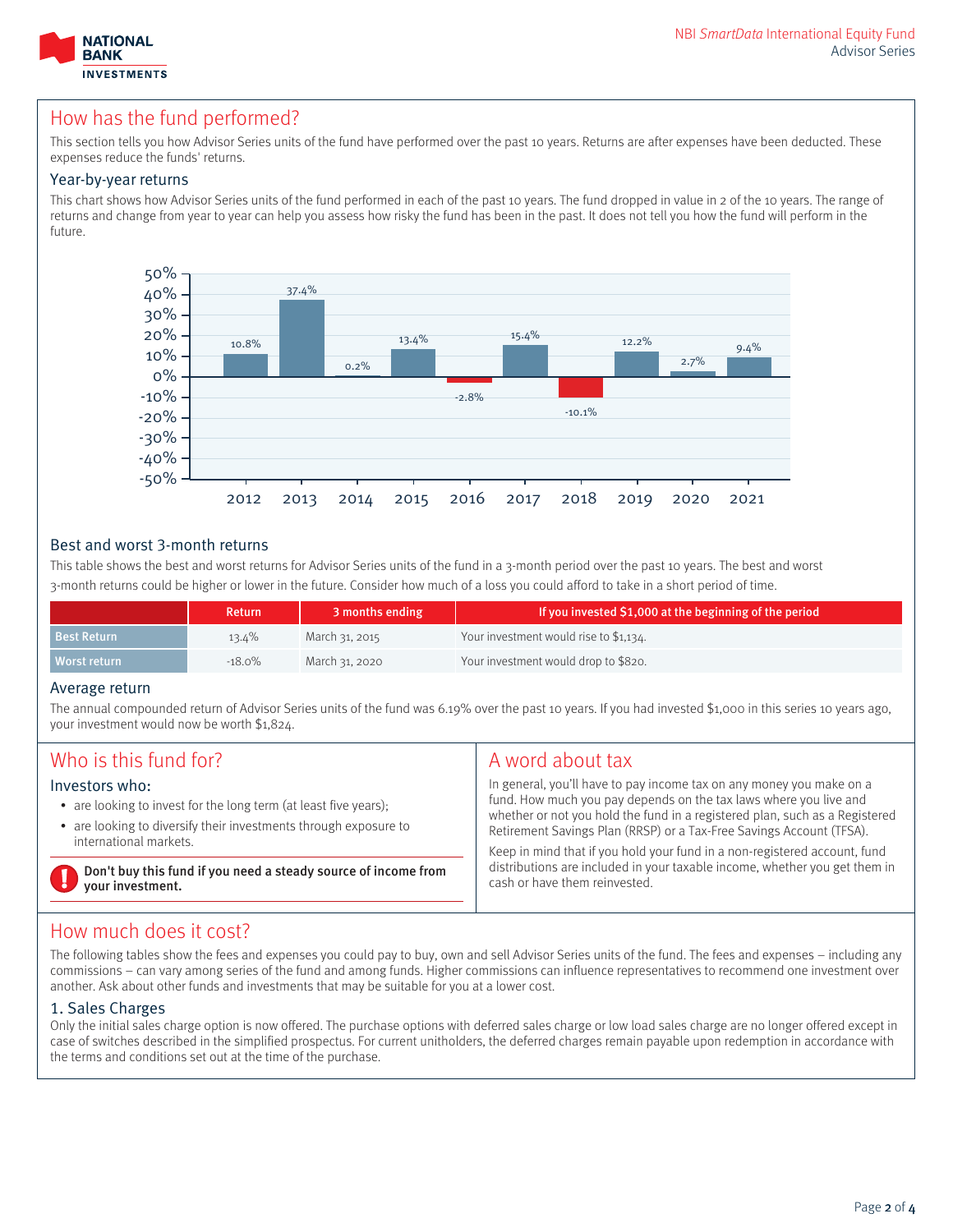

# How much does it cost? (cont'd)

| <b>Sales charge</b>             | What you pay                   |                                          |                                                                                                                                                                                                                                                                                                                                                                                                                                                                                  |  |  |  |
|---------------------------------|--------------------------------|------------------------------------------|----------------------------------------------------------------------------------------------------------------------------------------------------------------------------------------------------------------------------------------------------------------------------------------------------------------------------------------------------------------------------------------------------------------------------------------------------------------------------------|--|--|--|
| option                          | In percent (%)                 | In dollars (\$)                          | <b>How it works</b>                                                                                                                                                                                                                                                                                                                                                                                                                                                              |  |  |  |
| <b>Initial sales</b><br>charge  | o% to 5% of the amount you buy | \$o to \$50 on every<br>\$1,000 you buy  | • You negotiate the fees with your representative.<br>• We deduct the fees from the amount you are investing and pay it to your<br>representative's firm.<br>• There are no fees when you purchase units through NBI or National Bank Direct<br>Brokerage (a division of National Bank Financial Inc.).                                                                                                                                                                          |  |  |  |
|                                 | If you sell within:            | Upon redemption                          | • We pay your representative's firm a commission equal to $5\%$ of the amount you                                                                                                                                                                                                                                                                                                                                                                                                |  |  |  |
|                                 | 1 year of buying<br>6.0%       | \$o to \$6o on every<br>\$1,000 of units | invest.<br>• You do not pay any fee unless you redeem your units within six years of their<br>purchase.                                                                                                                                                                                                                                                                                                                                                                          |  |  |  |
|                                 | 2 years of buying<br>5.5%      | purchased                                |                                                                                                                                                                                                                                                                                                                                                                                                                                                                                  |  |  |  |
|                                 | 3 years of buying<br>$5.0\%$   |                                          | • The redemption fees are only charged if you request the redemption of more than<br>10% of the units you hold within the same calendar year. You cannot carry forward                                                                                                                                                                                                                                                                                                           |  |  |  |
| <b>Deferred sales</b><br>charge | 4 years of buying<br>4.5%      |                                          | any unused free redemption units to the next year.<br>• The redemption fees are based on the initial cost of your units and the amount of<br>time you hold them.<br>• The redemption fees are at a fixed rate. They are deducted from the value of the<br>units sold and goes to NBI.                                                                                                                                                                                            |  |  |  |
|                                 | 5 years of buying<br>3.0%      |                                          |                                                                                                                                                                                                                                                                                                                                                                                                                                                                                  |  |  |  |
|                                 | 6 years of buying<br>1.5%      |                                          |                                                                                                                                                                                                                                                                                                                                                                                                                                                                                  |  |  |  |
|                                 | After 6 years<br>O%            |                                          | • There are no redemption fees when you switch units for units of another NBI Fund                                                                                                                                                                                                                                                                                                                                                                                               |  |  |  |
|                                 |                                |                                          | bought under the deferred sales charge option. The deferred sales charge schedule<br>will be based on the date that the original units were purchased.                                                                                                                                                                                                                                                                                                                           |  |  |  |
|                                 | If you sell within:            | Upon redemption                          | • We pay your representative's firm a commission equal to 2.5% of the amount you                                                                                                                                                                                                                                                                                                                                                                                                 |  |  |  |
|                                 | 1 year of buying<br>3.0%       | \$0 to \$30 on every<br>\$1,000 of units | invest.<br>• You do not pay any fee unless you redeem your units within three years of their                                                                                                                                                                                                                                                                                                                                                                                     |  |  |  |
|                                 | 2 years of buying<br>2.5%      | purchased                                | purchase.<br>• The redemption fees are based on the initial cost of your units and the amount of<br>time you hold them.<br>• The redemption fees are at a fixed rate. They are deducted from the value of the<br>units sold and go to NBI.<br>• There are no redemption fees when you switch units for units of another NBI Fund<br>bought under the low sales charge option. The low sales charge schedule will be<br>based on the date that the original units were purchased. |  |  |  |
| Low sales<br>charge             | 3 years of buying<br>2.0%      |                                          |                                                                                                                                                                                                                                                                                                                                                                                                                                                                                  |  |  |  |
|                                 | After 3 years<br>$O\%$         |                                          |                                                                                                                                                                                                                                                                                                                                                                                                                                                                                  |  |  |  |

### 2. Fund expenses

You don't pay these expenses directly. They affect you because they reduce the fund's returns. As of December 31, 2021, the fund's expenses were 2.29% of its value. This equals \$22.90 for every \$1,000 invested.

|                                                                                                                                                                                                                                                                                             | Annual rate (as a % of the fund's value) |
|---------------------------------------------------------------------------------------------------------------------------------------------------------------------------------------------------------------------------------------------------------------------------------------------|------------------------------------------|
| Management expense ratio (MER)<br>This is the total of the fund's management fee (including the trailing commission) and operating expenses (including<br>fixed rate administration fee). NBI waived some of the fund's expenses. If it had not done so, the MER would have been<br>higher. | $2.11\%$                                 |
| Trading expense ratio (TER)<br>These are the fund's trading costs.                                                                                                                                                                                                                          | 0.18%                                    |
| <b>Fund Expenses</b>                                                                                                                                                                                                                                                                        | 2.29%                                    |